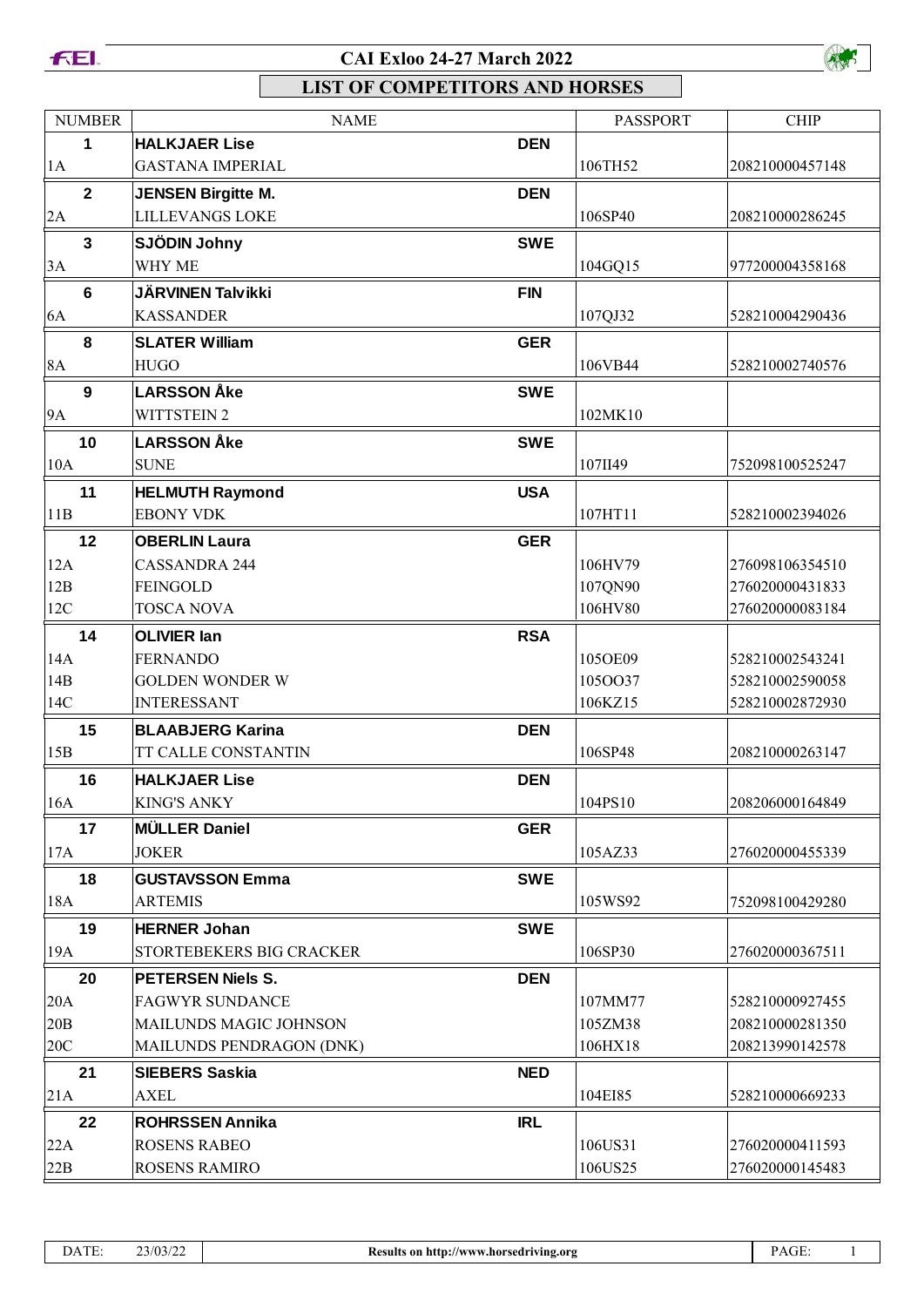



| <b>NUMBER</b> |                          | <b>NAME</b>                      |                                        | <b>PASSPORT</b> | <b>CHIP</b>             |
|---------------|--------------------------|----------------------------------|----------------------------------------|-----------------|-------------------------|
| 23            | <b>FROST Gunlög</b>      |                                  | <b>SWE</b>                             |                 |                         |
| 23A           | ABRAKADABRA              |                                  |                                        | 105LC09         | 752098100417109         |
| 23B           | <b>HOKUS POKUS II</b>    |                                  |                                        | 105LC10         | 752098100417147         |
| 23C           | <b>KILLEVIPPEN</b>       |                                  |                                        | 106JQ57         | 752098100614941         |
| 24            |                          | <b>BLAABJERG Karina</b>          | <b>DEN</b>                             |                 |                         |
| 24A           |                          | PEARLS RED DESIGN                |                                        | 107IT53         | 208213990221407         |
| 25            |                          | <b>FRID Helle Jespersen</b>      | <b>DEN</b>                             |                 |                         |
| 25A           |                          | <b>VOJUMGAARDS DUBAI</b>         |                                        | 106IV16         | 208213990121309         |
| 26            |                          | <b>JENSEN Alis Søgaard</b>       | <b>DEN</b>                             |                 |                         |
| 26A           |                          | <b>MAILUNDS DDRAIGH</b>          |                                        | 107EP72         | 208210000416179         |
| 27            | <b>JÄRVINEN Talvikki</b> |                                  | <b>FIN</b>                             |                 |                         |
| 27A           | <b>DANSER T</b>          |                                  |                                        | 104SG85         | 528210002106173         |
| 28            |                          | <b>DESCHAMPS Clement</b>         | <b>FRA</b>                             |                 |                         |
| 28B           | <b>JUPITER</b>           |                                  |                                        | 107IA76         | 528210002996543         |
| 29            |                          | <b>DESCHAMPS Clement</b>         | <b>FRA</b>                             |                 |                         |
| 29A           | <b>CZAKO</b>             |                                  |                                        | 103OK76         | 616098100068062         |
| 30            | <b>BRADFORD Harriet</b>  |                                  | <b>GBR</b>                             |                 |                         |
| 30A           |                          | <b>CHIPPENDALES ROCK</b>         |                                        | 104XN97         | 276098106073283         |
| 32            | <b>LANNIG Andreas</b>    |                                  | <b>GER</b>                             |                 |                         |
| 32A           | <b>DANTE</b>             |                                  |                                        | 105CN89         | 276020000369620         |
| 33            | <b>KANDEL Nicolas</b>    |                                  | <b>LUX</b>                             |                 |                         |
| 33A           | <b>SIR TWENTY</b>        |                                  |                                        | 106VO72         | 276098102695895         |
| 34            | <b>KANDEL Nicolas</b>    |                                  | <b>LUX</b>                             |                 |                         |
| 34A           | <b>FESTINOV</b>          |                                  |                                        | 105GO90         | 528210002556157         |
| 35            |                          | <b>VELDBOOM - BULTEN Jeannet</b> | <b>NED</b>                             |                 |                         |
| 35A           | <b>RISK</b>              |                                  |                                        | 106UM30         | 528210000826685         |
| 36            | <b>OLSSON Emma</b>       |                                  | <b>SWE</b>                             |                 |                         |
| 36A           | <b>INPOSANT</b>          |                                  |                                        | 107IC89         | 528210004004658         |
| 37            | <b>HEYLEN Wim</b>        |                                  | <b>BEL</b>                             |                 |                         |
| 37A           | <b>ELMO B</b>            |                                  |                                        | 105LR83         | 528210002334546         |
| 37B           |                          | <b>GARVIN VAN PAPINGLO</b>       |                                        | 104IX62         | 981100000930300         |
| 38            | <b>CEI Ugo</b>           |                                  | <b>ITA</b>                             |                 |                         |
| 38A           | <b>ALEXANDER</b>         |                                  |                                        | 102ZW77         | 528210000712223         |
| 38B           | <b>ARISTOS</b>           |                                  |                                        | 102ZW78         | 528210000742349         |
| 38C           | <b>HADORA</b>            |                                  |                                        | 106NI77         | 528210002716246         |
| 39            | <b>THEISEN Marc</b>      |                                  | <b>LUX</b>                             |                 |                         |
| 39A           | <b>BARETTA</b>           |                                  |                                        | 105IX63         | 528210000834667         |
| 39B           | <b>CAYETANOP</b>         |                                  |                                        | 105IX52         | 27602000025992          |
| 40            | <b>HOENS Hans</b>        |                                  | <b>NED</b>                             |                 |                         |
| 40A           | <b>BENTLY</b>            |                                  |                                        | 106UQ65         | 528210000937312         |
| 40B           | ZAZOU                    |                                  |                                        | 105HQ51         | 528210000523520         |
| 41            | <b>MARX Lancelot</b>     |                                  | <b>SUI</b>                             |                 |                         |
| 41A           | <b>FABIAN</b>            |                                  |                                        | 105DT38         | 528210002559896         |
| 41B           |                          | GETSEMINEE V.D. DUINEN           |                                        | 105IS72         | 528210002561172         |
| 41C           | <b>ILONIST</b>           |                                  |                                        | 105ZR15         | 528210002995080         |
| DATE:         | 23/03/22                 |                                  | Results on http://www.horsedriving.org |                 | $\overline{2}$<br>PAGE: |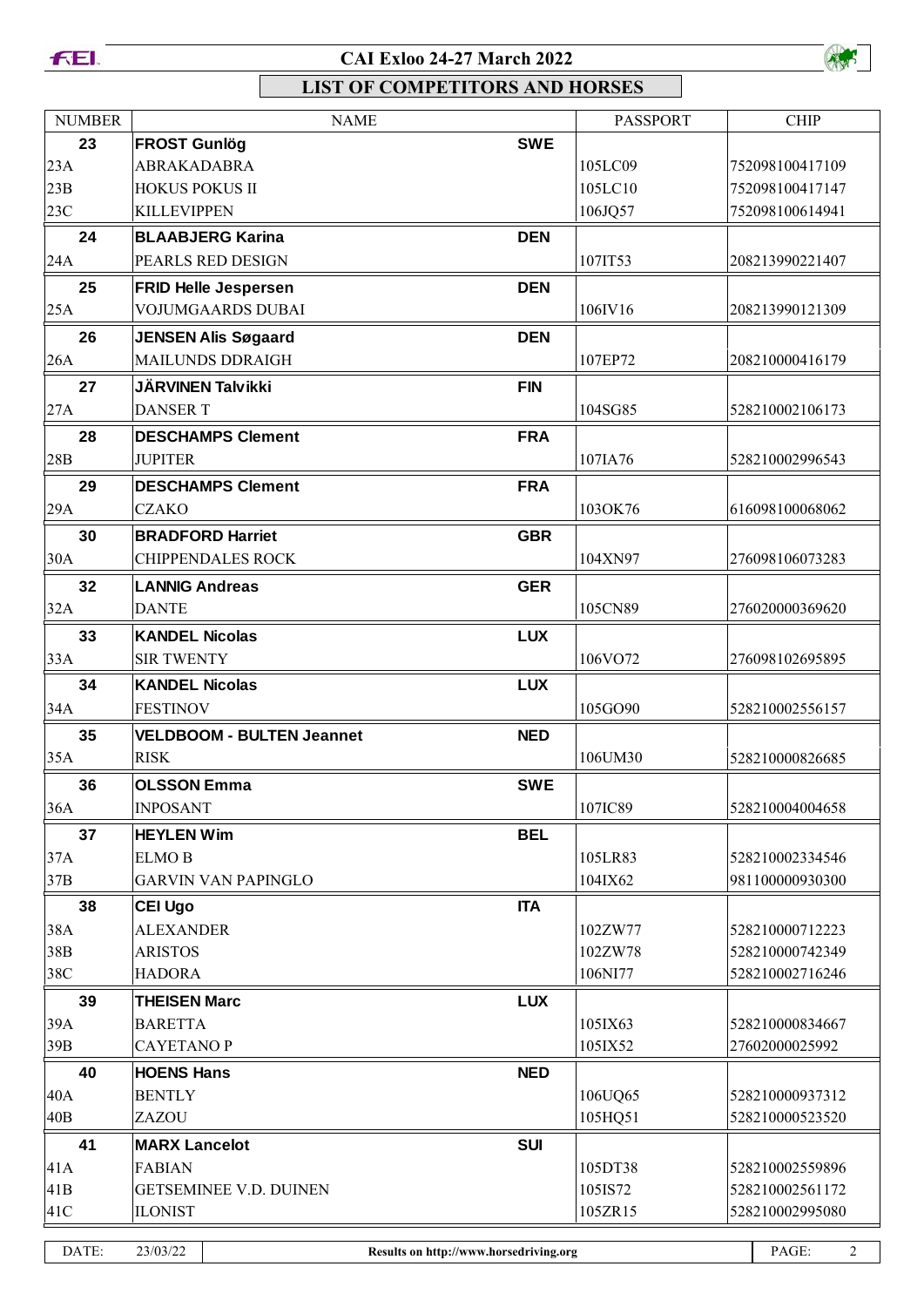



| <b>NUMBER</b> | <b>NAME</b>                     |            | <b>PASSPORT</b> | <b>CHIP</b>     |
|---------------|---------------------------------|------------|-----------------|-----------------|
| 42            | <b>VAN DEN BERGE Tor</b>        | <b>AUS</b> |                 |                 |
| 42A           | <b>CARBERY ESTATE CATO</b>      |            | 105UP48         | 985111000734206 |
| 42B           | <b>CARBERY ESTATE CHINO</b>     |            | 105UP49         | 985111000967398 |
| 42C           | <b>INDIANA</b>                  |            | 107IH76         | 528210002851088 |
| 42D           | <b>JEEBERT</b>                  |            | 107PL60         | 528210004128257 |
| 42E           | <b>KEROSINE</b>                 |            | 107PL55         | 528210004302720 |
| 43            | <b>CASSOTTANA Luca</b>          | <b>ITA</b> |                 |                 |
| 43A           | <b>IVAR</b>                     |            | 106ZD73         | 528210002838998 |
| 43B           | <b>KASSANDRO</b>                |            | 107QO35         | 528210004296889 |
| 43C           | <b>LADY KILLER</b>              |            | 107QO41         | 528210004479696 |
| 43D           | <b>SANDRO BOY</b>               |            | 106ZD74         | 528246001074627 |
| 43E           | <b>TIMOR</b>                    |            | 106YF11         | 528210002536727 |
| 44            | <b>SCHULTE Patrick</b>          | <b>GER</b> |                 |                 |
| 44A           | <b>SCARLET</b>                  |            | 106JT84         | 276096901213644 |
| 94            | <b>HEUS Hans</b>                | <b>NED</b> |                 |                 |
| 94A           | <b>DONALD DUCK 36</b>           |            | 103MD98         | 276098102112961 |
| 94B           | <b>FLAME</b>                    |            | 106ON34         | 528210002550611 |
| 94C           | <b>FLUX</b>                     |            | 105CJ92         | 528210002540928 |
| 94D           | <b>HURRICANE</b>                |            | 106JU41         | 528210002863746 |
| 94E           | <b>VORST</b>                    |            | 103DT11         | 528210000796642 |
| 116           | <b>VAN DER GRAAF Edwin</b>      | <b>NED</b> |                 |                 |
| 116A          | <b>BELCAMPO</b>                 |            | 104BD59         | 528210000773206 |
| 116B          | <b>FREEDOM</b>                  |            | 105BV41         | 528210002552016 |
| 116C          | <b>HIELKE</b>                   |            | 107FQ58         | 528210002879070 |
| 116D          | <b>JAN</b>                      |            | 106YU73         | 528210004073219 |
| 116E          | <b>KAPITEIN</b>                 |            | 107IO40         | 528210004290884 |
| 172           | <b>KRAMER Wybe</b>              | <b>NED</b> |                 |                 |
| 172A          | <b>DEMPSY JUSTIN</b>            |            | 107DR84         | 528210000824496 |
| 172B          | MARSHYLAND'S ALEX               |            | 107DR86         | 528210000821971 |
| 202           | <b>RADSTAKE Henk</b>            | <b>NED</b> |                 |                 |
| 202A          | <b>ROMERO</b>                   |            |                 |                 |
| 364           | <b>BRYNAERT Pieter-Jan</b>      | <b>BEL</b> |                 |                 |
| 364A          | <b>INTAN</b>                    |            | 107FU90         | 528210002871239 |
| 389           | <b>FLOBBE Sietske</b>           | <b>NED</b> |                 |                 |
| 389A          | <b>BROWNSTABLES ULTIMO BOSS</b> |            | 107MI68         | 528210004440840 |
| 389B          | HIJKER FOREST CHICO             |            | 107MJ05         | 528210004300265 |
| 443           | <b>POTTIER Hughes</b>           | <b>BEL</b> |                 |                 |
| 443A          | <b>CUNERA ALCATRAZ</b>          |            | 106MH62         | 528210002726752 |
| 443B          | <b>EQUI CENTER'S ISIS</b>       |            | 106AY97         | 528210002707517 |
| 443C          | <b>PALERMO</b>                  |            | 106VQ28         | 972270000140019 |
| 449           | <b>DE KIMPE Esther</b>          | <b>BEL</b> |                 |                 |
| 449A          | <b>DARWIN</b>                   |            | 107AY28         | 276020000223678 |
| 485           | <b>CORSTEN Jos</b>              | <b>NED</b> |                 |                 |
| 485A          | <b>FRISO B</b>                  |            | 105XB28         | 528210002580835 |
| 485B          | FRITS C                         |            | 105AW29         | 528210002515648 |
|               |                                 |            |                 |                 |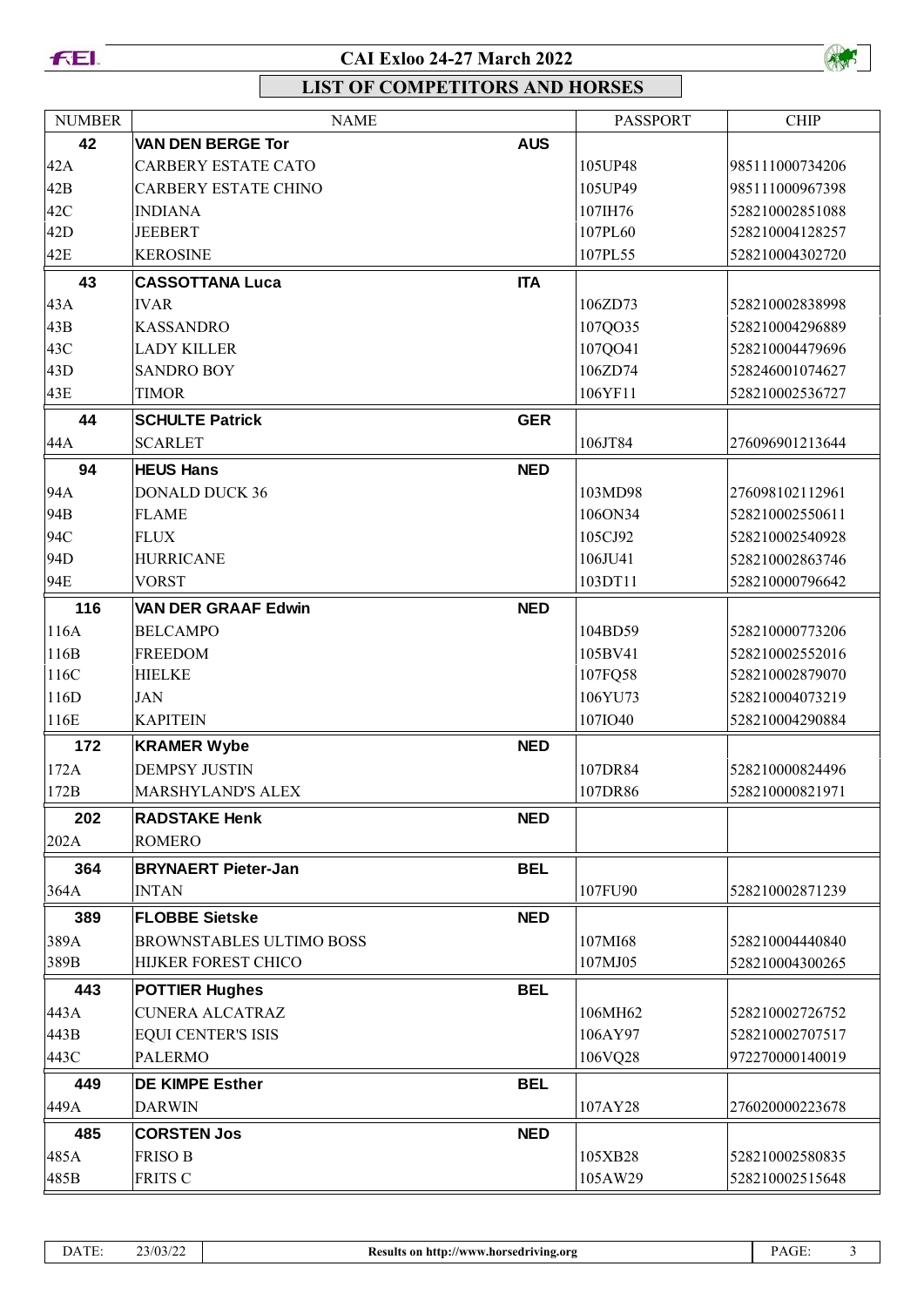



| <b>NUMBER</b> | <b>NAME</b>                   |            | <b>PASSPORT</b> | <b>CHIP</b>     |
|---------------|-------------------------------|------------|-----------------|-----------------|
| 509           | <b>OOSTERLIJNCK Ruben</b>     | <b>BEL</b> |                 |                 |
| 509A          | <b>COEUR TOUCHE</b>           |            | 105YN56         | 985120031029294 |
| 509B          | <b>GUESS WHAT S.A.</b>        |            | 105YN60         | 528210002712509 |
| 509C          | <b>INDIGO V/D KIEKENHOEF</b>  |            | 105YN53         | 981100000957465 |
| 511           | <b>NEERINCX Dirk</b>          | <b>NED</b> |                 |                 |
| 511A          | <b>HAVEHOEVE'S IVAN</b>       |            | 107QB28         | 528210004438079 |
| 511B          | <b>MUTSAARDS POPEYE</b>       |            | 107QB30         | 528210002663057 |
| 534           | <b>VERSTAPPEN Harrie</b>      | <b>NED</b> |                 |                 |
| 534A          | <b>FORMANDO</b>               |            | 105WY26         | 528210002556644 |
| 534B          | <b>INDIAAN</b>                |            | 106UL07         | 528210002967937 |
| 602           | <b>PROVOOST Christiaan</b>    | <b>NED</b> |                 |                 |
| 602A          | <b>DURAN-H</b>                |            | 105YU29         | 528210002592197 |
| 629           | <b>VAN DEN BOSCH Berry</b>    | <b>NED</b> |                 |                 |
| 629A          | <b>FABOLO BH</b>              |            | 106TH33         | 528210002506911 |
| 665           | <b>VAN BECKHOVEN Dirk</b>     | <b>NED</b> |                 |                 |
| 665A          | <b>HAVILINA</b>               |            | 106WV28         | 528210002810004 |
| 672           | <b>HENRY Borg</b>             | <b>NED</b> |                 |                 |
| 672A          | <b>CHIPPENDALE F</b>          |            | 107QG38         | 528210002825701 |
| 679           | <b>LEJEUNE Etienne</b>        | <b>BEL</b> |                 |                 |
| 679A          | MAY BE SPECIAL V'T WINKELVELD |            | 107FN10         | 967000009320544 |
| 761           | <b>TILLIE Kristof</b>         | <b>BEL</b> |                 |                 |
| 761A          | <b>DEMPSY DJEANO</b>          |            | 106VG98         | 528210002448088 |
| 790           | <b>DE BRABANDER Bert</b>      | <b>BEL</b> |                 |                 |
| 790A          | <b>DRIEKUS S VD ROZEHOEVE</b> |            | 107BB23         | 528210002236692 |
| 790B          | KOLIBRI VAN T HOOGE           |            | 107PV90         | 528210004168428 |
| 812           | <b>VANGOIDSENHOVEN Ellen</b>  | <b>BEL</b> |                 |                 |
| 812A          | <b>EIKENHORST'S JORIS</b>     |            | 106DJ69         | 528210002519716 |
| 825           | <b>STRONKS Daniel</b>         | <b>NED</b> |                 |                 |
| 825A          | GAUDI                         |            | 107MJ25         | 528210002973507 |
| 825B          | <b>HISTA</b>                  |            | 107MJ26         | 528210004084738 |
| 846           | <b>TER HARMSEL Antonie</b>    | <b>NED</b> |                 |                 |
| 846A          | <b>ADIOS K</b>                |            | 103NU63         | 528210000745090 |
| 846B          | <b>ENOLA</b>                  |            | 105ZF82         | 528210002423240 |
| 846C          | <b>FLORIS</b>                 |            | 106XH97         | 528210002513920 |
| 846D          | <b>FOPPE</b>                  |            | 105DO97         | 528210002552073 |
| 846E          | <b>ZANDOR</b>                 |            | 104SS81         | 528210000534276 |
| 846F          | <b>ZARDONIS</b>               |            | 103OY44         | 528210000532808 |
| 878           | <b>DE RONDE Piet</b>          | <b>NED</b> |                 |                 |
| 878A          | MR. BOJANGLES                 |            | 104CK42         | 528210000708026 |
| 896           | <b>CORNELIS Philip</b>        | <b>BEL</b> |                 |                 |
| 896A          | FREDERIK-JANE                 |            | 106MK87         | 528210002517756 |
| 896B          | <b>GOED GAON</b>              |            | 107QV04         | 528210002716743 |
| 896C          | <b>JUWELIER</b>               |            | 107FF43         | 528210004150098 |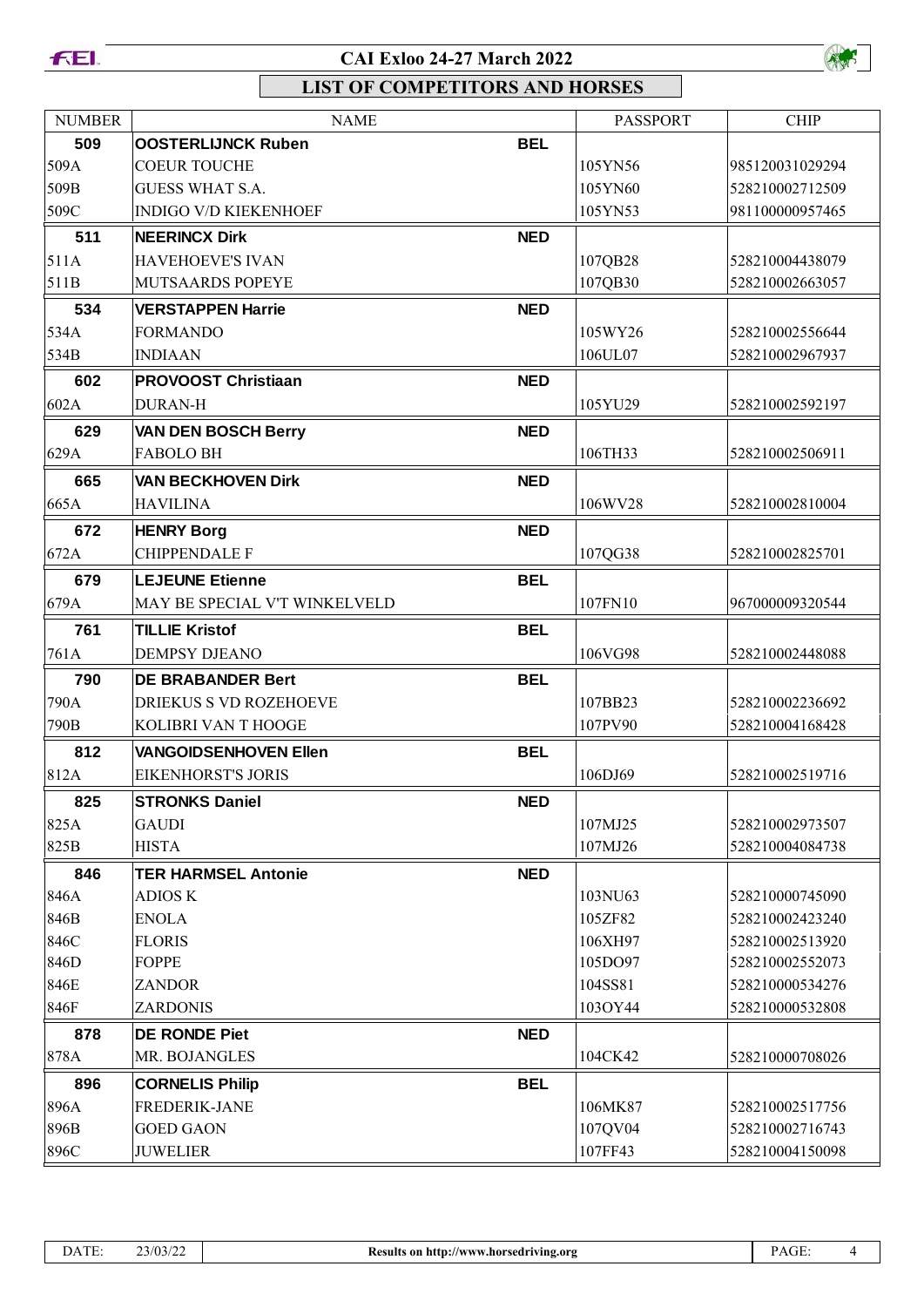



| <b>NUMBER</b> | <b>NAME</b>                      |            | <b>PASSPORT</b> | <b>CHIP</b>     |
|---------------|----------------------------------|------------|-----------------|-----------------|
| 1004          | <b>HAMMINK Marijke</b>           | <b>NED</b> |                 |                 |
| 1004A         | <b>BEUKENHOF'S WESLEY</b>        |            | 105CJ64         | 528210002426957 |
| 1004B         | <b>BREUKER'S BOBBY BROWN</b>     |            | 105ST43         | 528210002487366 |
| 1004C         | NERWYN LLEDROD                   |            | 106ZL28         | 950000002372493 |
| 1004D         | PIETJE V.D. KNOLLENTUIN          |            | 105CJ72         | 528210002732230 |
| 1004E         | ROOSENDAAL'S THUNDER             |            | 106LX94         | 528210002381729 |
| 1004F         | UITERWAARDENS MASTERCLASS        |            | 105ST45         | 528210002520826 |
| 1004G         | YSSELVLIEDTS CURLEY MATE         |            | 105MP76         | 528210002713018 |
| 1125          | <b>PESTMAN Rudolf</b>            | <b>NED</b> |                 |                 |
| 1125A         | <b>DIESEL</b>                    |            | 103LR32         | 528210000462474 |
| 1261          | <b>VELDBOOM - BULTEN Jeannet</b> | <b>NED</b> |                 |                 |
| 1261A         | <b>GAZEFIRO LOUREIRO</b>         |            | 106VA92         | 941000013598326 |
| 1461          | <b>KARELSE Pieter</b>            | <b>NED</b> |                 |                 |
| 1461A         | <b>FLYNN</b>                     |            | 105YA46         | 528210002492429 |
| 1469          | <b>VAN DER HORST Jaap</b>        | <b>NED</b> |                 |                 |
| 1469A         | <b>ZORRO</b>                     |            | 104RZ15         | 528210000525999 |
|               |                                  |            |                 |                 |
| 1628          | <b>GOMMERS Joop</b>              | <b>NED</b> |                 |                 |
| 1628A         | <b>GARANT</b>                    |            | 106QA61         | 528210002705342 |
| 1678          | <b>LEGEMAAT - VAN BEMMEL Dia</b> | <b>NED</b> |                 |                 |
| 1678A         | <b>BLACK JACK VON LOGABIRUM</b>  |            | 106JT99         | 276098102626039 |
| 1678B         | RONDEELS ROYAL BODHI             |            | 106JT90         | 528210002489401 |
| 1678C         | ROZENHOF'S JORDAN                |            | 104KS56         | 528246000157770 |
| 1678D         | <b>SHOWBOY</b>                   |            | 105CJ47         | 528210002402889 |
| 1678E         | <b>ZWAANTJES FLORIS</b>          |            | 106JT96         | 528210002685558 |
| 1689          | <b>ZAAYER Annegreet</b>          | <b>NED</b> |                 |                 |
| 1689A         | <b>KERONA VS</b>                 |            | 107DS44         | 528210004172607 |
| 1689B         | <b>KINGSTON</b>                  |            | 107DS43         | 528210004257123 |
| 1732          | <b>VAN DER HAM Joey</b>          | <b>NED</b> |                 |                 |
| 1732A         | <b>DUFFELTS ZZ-TOP</b>           |            | 107BV98         | 528210004246918 |
| 1732B         | <b>GOLDEN BOY</b>                |            | 104AZ12         | 528210000767145 |
| 1732C         | <b>MARCUS</b>                    |            | 104AZ06         | 528210000424917 |
| 1732D         | SAM                              |            | 105SN71         | 528210002638655 |
| 1732E         | TEMPLEDRUIDEUROPE SPLASH         |            | 106JL34         | 528219002027178 |
| 1768          | <b>VAN DER ENDE Nathalie</b>     | <b>NED</b> |                 |                 |
| 1768A         | <b>MISCHA</b>                    |            | 105YU37         | 528210002307285 |
| 1768B         | <b>MOZART</b>                    |            | 105YU39         | 528210002266044 |
| 1768C         | STERRENHOF'S ROXY                |            | 105YU42         | 528210002336336 |
| 1892          | <b>RUTJENS Rodinde</b>           | <b>NED</b> |                 |                 |
| 1892A         | DE KUILEN'S BRODY                |            | 107CN82         | 528210002551190 |
| 1892B         | KUIKHORNSTER MILANO              |            | 105ND99         | 528210002337345 |
| 1892C         | <b>MAJAN S SWEN</b>              |            | 104VP09         | 528210002334524 |
| 1900          | <b>LIEBREGTS Kees</b>            | <b>NED</b> |                 |                 |
| 1900A         | <b>COELENHAGE'S PENTERMAN</b>    |            | 107DS38         | 528210002237981 |
| 1900B         | <b>KOLSTEIN'S JAMES</b>          |            | 107DS37         | 528210002969063 |
| 1907          | <b>HOUTERMAN Eline</b>           | <b>NED</b> |                 |                 |
| 1907A         | FINO UNO TOLTIEN                 |            | 107DX64         | 528210002536438 |
|               |                                  |            |                 |                 |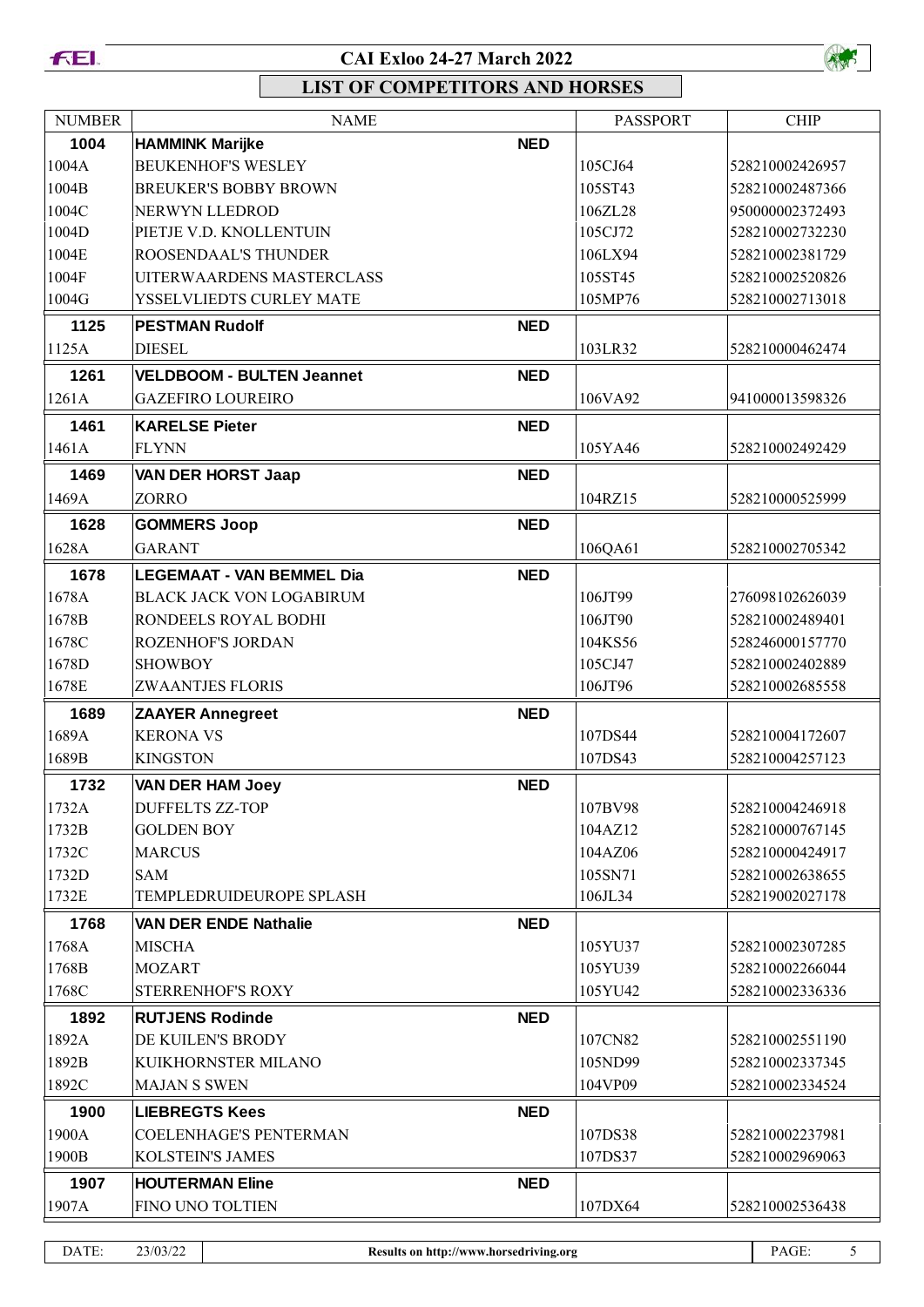



| <b>NUMBER</b> | <b>NAME</b>                                        |            | <b>PASSPORT</b> | <b>CHIP</b>     |
|---------------|----------------------------------------------------|------------|-----------------|-----------------|
| 1927          | <b>VAN DER SNOEK EIKE</b>                          | <b>NED</b> |                 |                 |
| 1927A         | <b>BUDDY</b>                                       |            | 106GF33         | 528210002212562 |
| 1987          | <b>ZEEGERS Peter</b>                               | <b>NED</b> |                 |                 |
| 1987A         | CANITA                                             |            | 107FG66         | 528210000986691 |
| 2016          | <b>MEULENDIJK Wilma</b>                            | <b>NED</b> |                 |                 |
| 2016A         | WICKED BRAVEHEART                                  |            | 107QB56         | 528210002527041 |
| 2025          | <b>BRANS Manou</b>                                 | <b>NED</b> |                 |                 |
| 2025A         | <b>BROEKLANDS GLEN</b>                             |            | 106UM60         | 528210000670190 |
| 2025B         | <b>CORDIAL'S CARLIN</b>                            |            | 107MJ59         | 528210004157027 |
| 2025C         | <b>DESTINY'S BORAYA</b>                            |            | 106UM56         | 528210000502279 |
| 2025D         | SUNWILLOW SIROCCO                                  |            | 106UM50         | 985170000902715 |
| 2025E         | ZOMERDIJK'S CRENDOWE                               |            | 106UM58         | 528210000546949 |
| 2133          | <b>LIMPENS Rene</b>                                | <b>NED</b> |                 |                 |
| 2133A         | <b>BRUINTJE</b>                                    |            | 106VQ85         | 528210002682350 |
| 2133B         | <b>CRIMOND ELGAN</b>                               |            | 105CK12         | 528210000894486 |
| 2133C         | <b>GOLDSBERG'S CLAY</b>                            |            | 105YP76         | 528210002382692 |
| 2133D         | <b>HARM B</b>                                      |            | 105CK02         | 528210002328135 |
| 2133E         | <b>KANJER</b>                                      |            | 105CJ60         | 528210000790145 |
| 2133F         | <b>RIVALDO</b>                                     |            | 105CJ55         | 528210000816369 |
| 3121          | <b>BEEKHUISZEN Hendrik-Jan</b>                     | <b>NED</b> |                 |                 |
| 3121B         | <b>FIRE</b>                                        |            | 105YU57         | 528210002377788 |
| 3121C         | <b>MISTRAL</b>                                     |            | 107EY81         | 528210004276889 |
| 3121D         | <b>SNOW</b>                                        |            | 105YU62         | 528210002299700 |
| 3121E         | <b>STARLIGHT</b>                                   |            | 106EA71         | 528210002379588 |
| 3121F         | <b>TORNADO</b>                                     |            | 105YU64         | 528210002377146 |
|               |                                                    |            |                 |                 |
| 3297          | <b>BOOGAARTS Chantalle</b><br>KONINKSHOEK DION     | <b>NED</b> | 106VQ76         | 528210002668599 |
| 3297A         |                                                    |            |                 |                 |
| 3626          | <b>COOLEN Sophie</b>                               | <b>NED</b> |                 |                 |
| 3626A         | <b>HAMITO</b>                                      |            | 107DR89         | 528210002830352 |
| 3632          | <b>VAN OLST Jorn</b>                               | <b>NED</b> |                 |                 |
| 3632A         | MILFORD FAIR HARVEST MOON                          |            | 107EZ11         | 977200007512277 |
| 3632B         | <b>WOLDBERGS DEEJAY</b>                            |            | 107EZ13         | 528210002383617 |
| 3662          | <b>JANSSEN Brent</b>                               | <b>NED</b> |                 |                 |
| 3662A         | <b>POWERBOY</b>                                    |            | 107ES79         | 528210002853247 |
| 3705          | <b>PROVOOST Renate</b>                             | <b>NED</b> |                 |                 |
| 3705A         | <b>QUIBUS</b>                                      |            | 106VQ64         | 528210002665493 |
| 3887          | <b>ELBURG Jorn</b>                                 | <b>NED</b> |                 |                 |
| 3887A         | LLANFRECHFA STEVIE-G                               |            | 106ZL25         | 981000006269721 |
| 3887B         | <b>WOHLD NEAL</b>                                  |            | 105CJ70         | 528210002735599 |
| 3892          | <b>REINTS Larissa</b>                              | <b>NED</b> |                 |                 |
| 3892A         | <b>TS RAVEL</b>                                    |            | 107EZ06         | 528210002392608 |
| 3892B         | VERDI                                              |            | 107EY15         | 528210002392308 |
| 3910          | <b>VAN MEERTEN Lisanne</b>                         | <b>NED</b> |                 |                 |
| 3910A         | <b>JUSTINE</b>                                     |            | 106VA90         | 528210002018024 |
|               |                                                    |            |                 |                 |
| 3964          | <b>VAN 'T VELD Marloes</b>                         | <b>NED</b> |                 |                 |
| 3964A         | <b>NEBO DELMIE</b>                                 |            | 106TN42         | 528210004350927 |
| DATE:         | 23/03/22<br>Results on http://www.horsedriving.org |            |                 | PAGE:<br>6      |